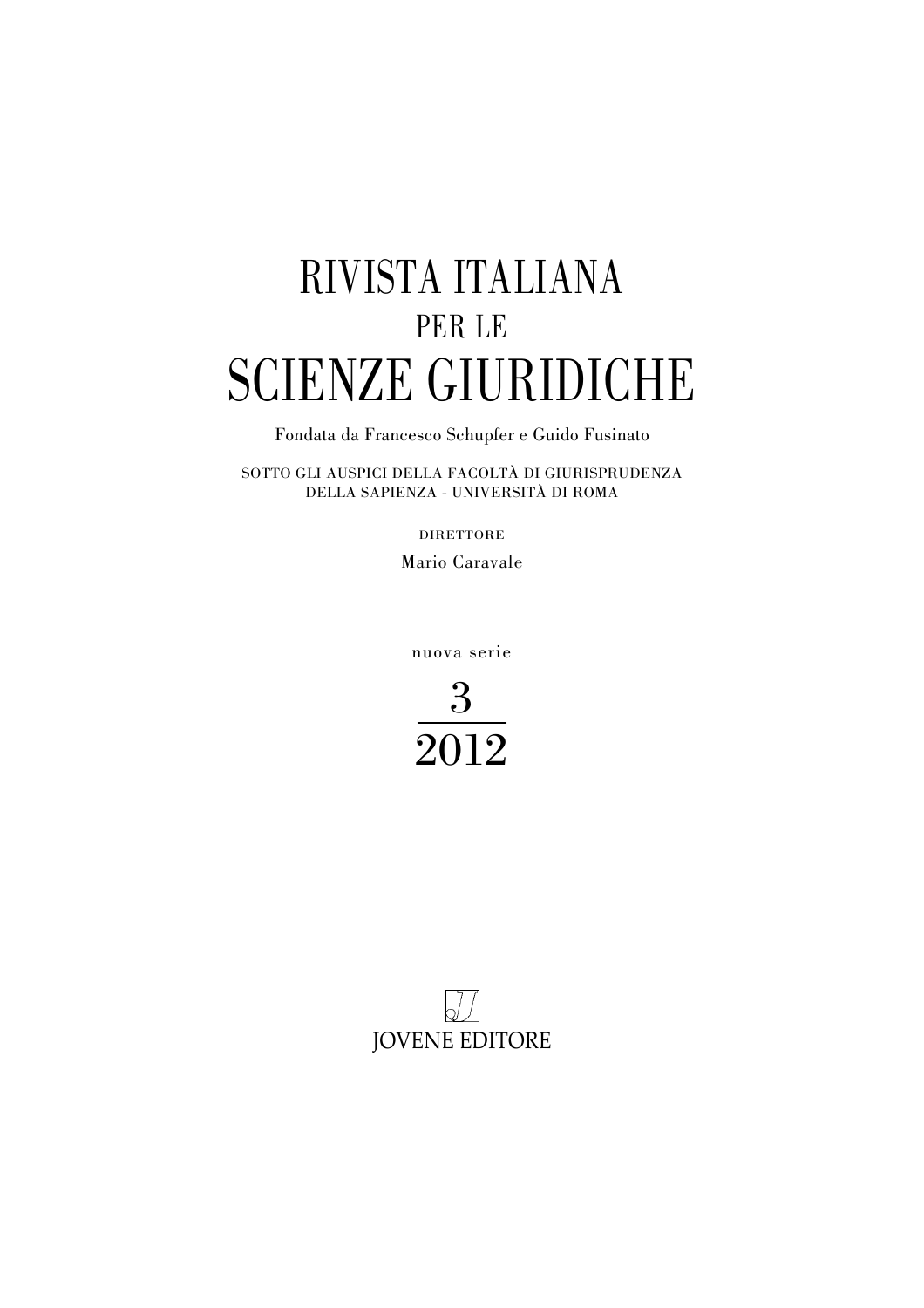It was a great pleasure for me to collaborate with Professor Cesare Pinelli in contributing a chapter to this volume on the subject of 'parliamentarism'. While working on this chapter, and more so now that the volume has been published, I have been strongly aware that the project is indeed an ambitious one, in its aim of bringing together a set of papers that in a global perspective present the current state of scholarship in comparative constitutional law. The result is impressive – a book of 1400 pages containing no less than 64 chapters by scholars from across the world. The general editors, Professors Michel Rosenfeld and Andras Sajo, and of course the Oxford University Press deserve to be congratulated on the whole enterprise.

The ambitiousness of this project came home to me when I asked myself, what would an Oxford Handbook of Constitutional Law of just one country comprise – be it the Republic of Italy, the United States of America, the United Kingdom, the Commonwealth of Australia or wherever? The question raises difficult questions of definition and scope: What are the limits of a national system of constitutional law? Is it enough to concern oneself with textual analysis of the written constitution, or just to add to that interpretation of the constitution, when a supreme court or other tribunal has the authority to determine disputes about this? Or do we need to go further into questions that lawyers may not be used to addressing?

There is a good series of smaller books being published by another firm of publishers in Oxford, namely Hart Publishing. The series is entitled 'Constitutional Systems of the World' and already includes volumes for Australia, Austria, Germany, Thailand and the United Kingdom (not yet one for Italy). The expression 'constitutional systems' is significant, and in his book on the United States Constitution, Professor Mark Tushnet has added the phrase 'A Contextual Analysis' as a subtitle. At the outset, Tushnet seizes our attention with the statement:

«Typically offered as a paradigm of a nation with a written constitution, the United States actually operates with a constitution that is more similar to than different from the paradigmatic unwritten constitution of the United Kingdom. Like the UK constitution, the 'efficient'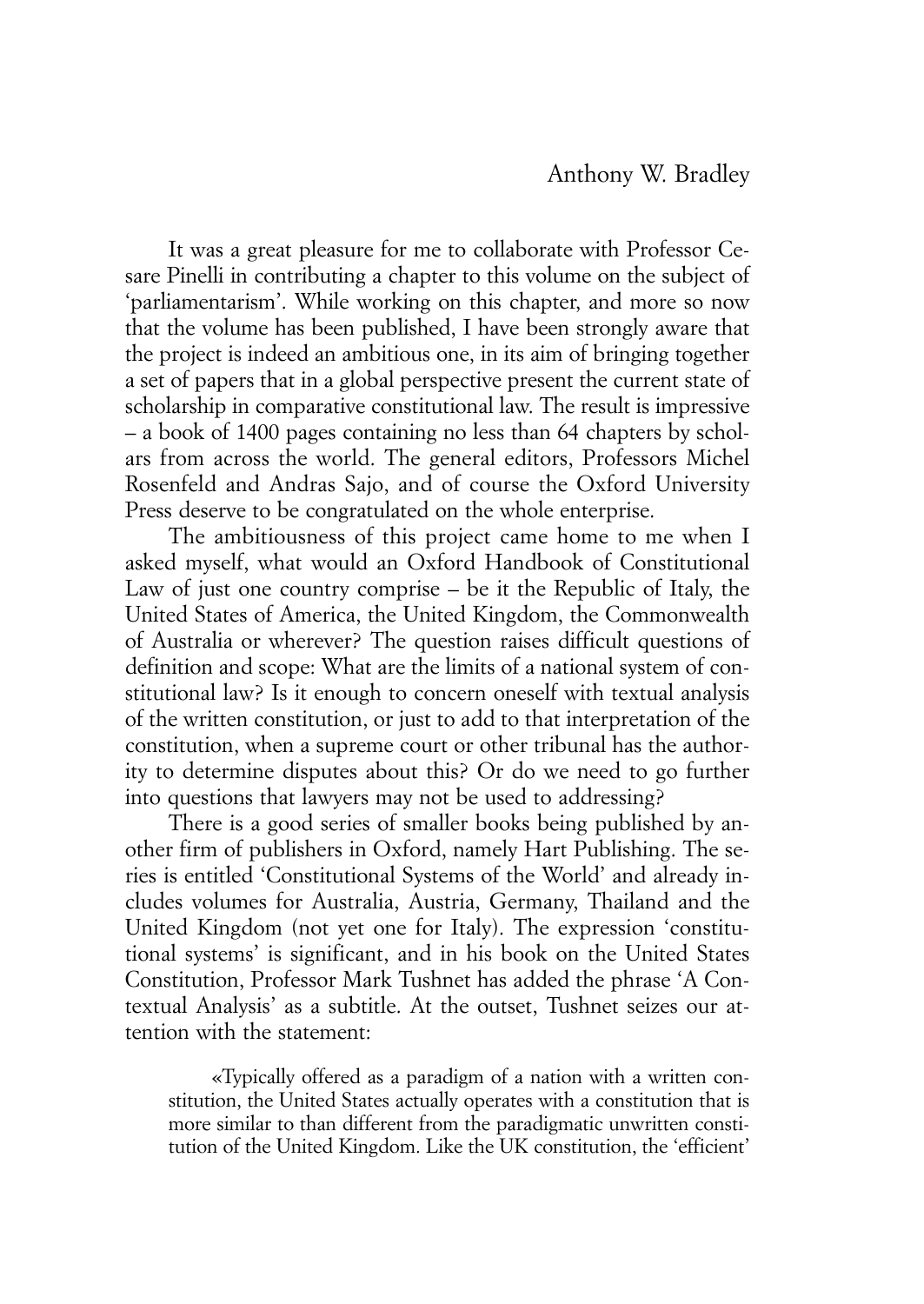constitution of the United States, to adopt Walter Bagehot's term, can be found in various written forms, but the document called the US Constitution is only one, and not the most important, of them»1.

Tushnet explains that the written United States Constitution is «old, short and difficult to amend».

The 18<sup>th</sup> century text of the written Constitution is, Tushnet argues, very different from the 'efficient' constitution of today. In particular, the political parties are 'almost invisible' in the Constitution, although contention between the parties is the structure through which the nation's government is kept up to date. In the year in which President Obama has been re-elected for a second term, all observers of American government must be aware of the significance of the two party system: but do constitutional lawyers regard it as a high priority for them to understand how that system has played a leading role in the US since 1800, and how that system functions today?

The *Oxford Handbook of Comparative Constitutional Law* is attractively presented, and the cover contains a fine reproduction of the well-known portrayal of della Francesca's 'Ideal City'. Coming from the UK, I paused over the Editors' reference to Fra Carnavale's representation of the 'Ideal City', when they state that in this conception:

The plan of the city is its constitution. Physical structure and the structure of rules combine under a single master plan, appropriate for the community living together in the public space carved out pursuant to the governing plan»2.

The Editors are, of course, well aware that this ideal is far removed from reality in most cities of the world (least of all is it applicable to the city of Rome). Possibly a difficulty lies in the very word 'constitution', and in the related term 'plan'. Is 'the plan of the city' what an all-powerful city planning authority has produced on its

<sup>1</sup> M TUSHNET, *The Constitution of the United States of America: a Contextual Analysis* (Hart Publishing, Oxford, 2009), page 1. It was in chapter 1 of *The English Constitution*, first published in 1867, that Bagehot distinguished between the *dignified* parts of the constitution («those which excite and preserve the reverence of the population») and the *efficient* parts of the constitution («those by which it, in fact, works and rules»). Bagehot explained that «every constitution must first *gain* authority, and then *use* authority».

<sup>2</sup> M. ROSENFELD & A SAJO, *The Oxford Handbook of Comparative Constitutional Law* (Oxford University Press, 2012), page 3.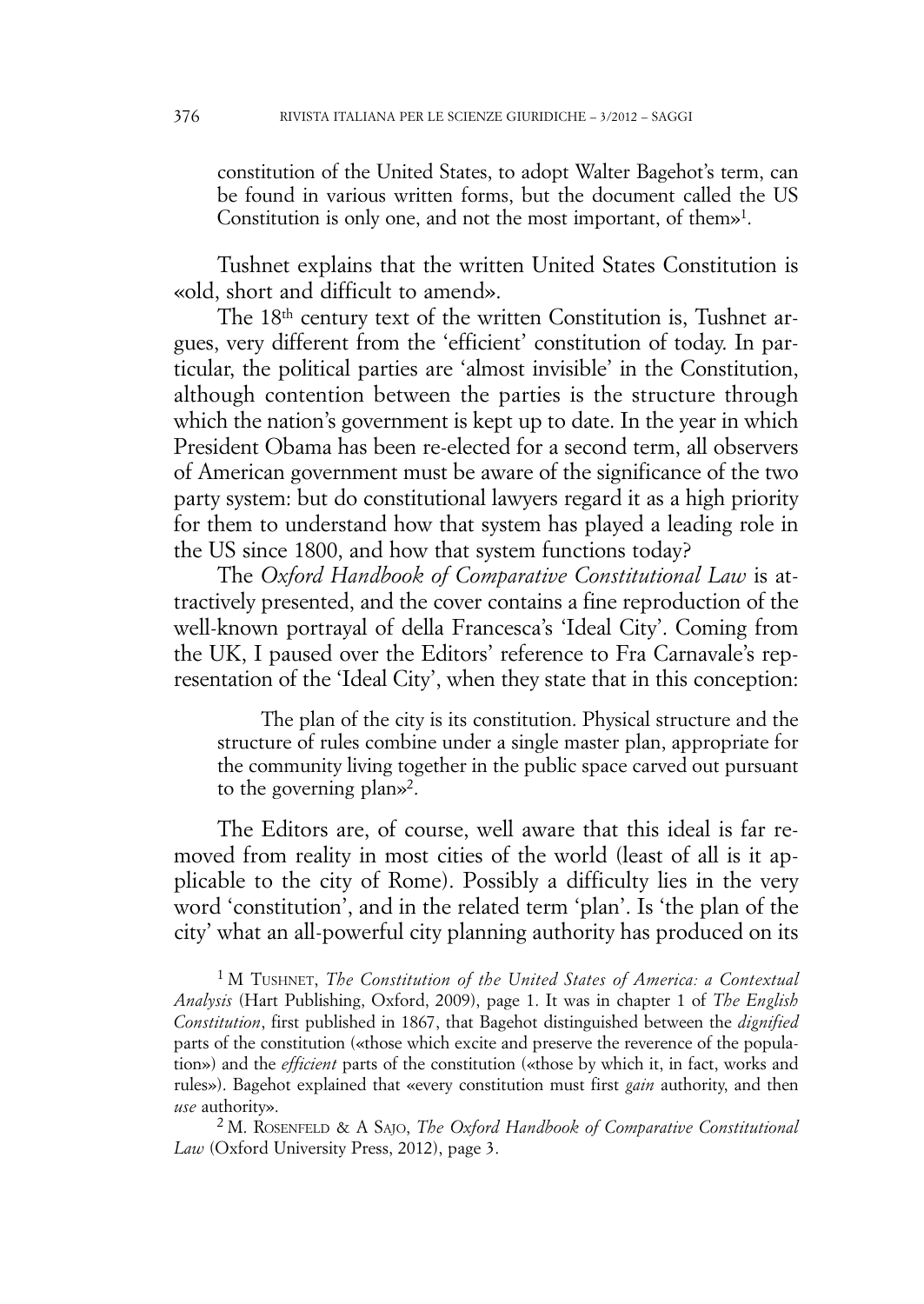drawing board – a detailed zoning scheme, that regulates and predetermines the use of land in the city, has prescriptive force and does not tolerate departures from the master plan? Or does the 'plan of the city' more closely resemble the kind of plan or map found in a satellite picture on Google Earth – a depiction (or description) of what is actually to be seen on the ground, and lacking in any prescriptive force?

The uncertainty inherent in the term 'constitution' is indeed widely understood. We know that some writers talk of the big-C 'Constitution', when they refer to a written text, and distinguish this from the small-c 'constitution', the actual system of government and politics that exists and functions in every nation of the world (except in one or two 'failed states' that have no working system of government or state authority at all). In some countries there may be close convergence between the two meanings of constitution, in others there may be very wide divergence. Indeed, even as between countries that have similar written texts (constitutions with a big-C), there may be wide differences between their system of government.

The challenge that this presents for a collection of papers based on comparative constitutional law, is that the volume must somehow deal with the various systems of government in the states of the world – while also concentrating on the *law* relating to state and government, and the role that law plays in these different systems. But even the emphasis on *law* does not go far in narrowing the potential field of study. In the current issue of *I-CON*, the *International Journal of Constitutional Law*, Professor Weiler's editorial begins with a statement of his wish to extend the reach of *I-CON* to include all spheres of public law, 'given the blurring of lines between the Constitutional, the Administrative and the Global'3. To take further this extension in the scope of the journal, Professor Sabino Cassese contributes a challenging article entitled, «New paths for administrative  $law - a$  manifesto»<sup>4</sup>. This article addresses the general issue of continuity and change in administrative law, and concludes with a call for methodological pluralism. Administrative law, says Cassese, «must reestablish its place in the field of social sciences (economics and politics) and re-connect its links with history $\delta$ . Cassese comments

<sup>3</sup> *I-CON* (2012), vol. 10, no 3, page 601.

<sup>4</sup> *I-CON* (2012), vol. 10, page 603.

<sup>5</sup> *Ibid*, page 613.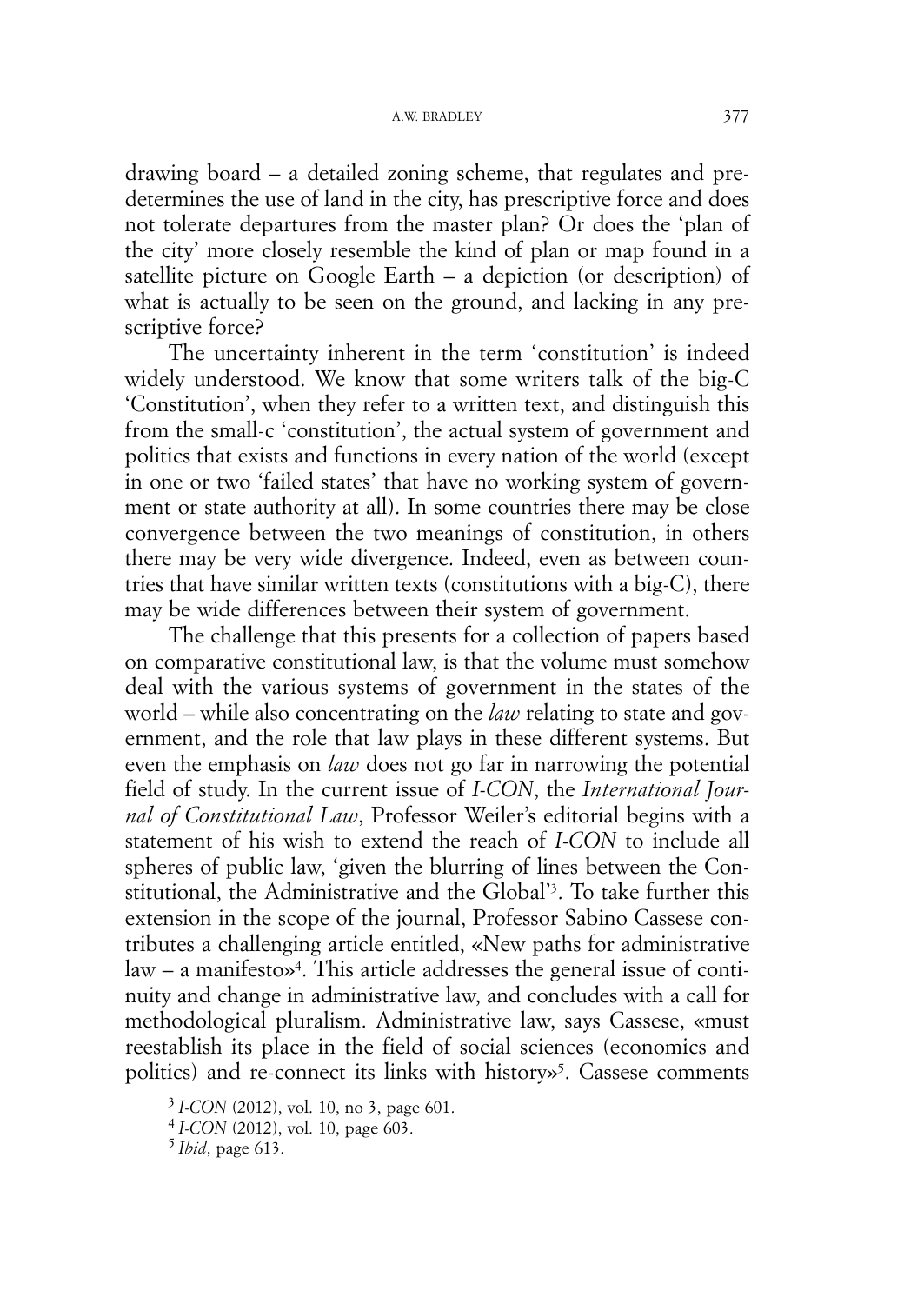that the national isolation of legal science is anachronistic, but that this does not mean that there is only one form of legal reasoning or legal system which all countries must adopt – in other words, it is not possible to ignore or sweep away the differences between legal systems in the hope that we can thereby discover an ideal form of law that determines how states are governed.

These views of Professor Cassese are fully applicable to constitutional law. Indeed, they make the case for the study of comparative constitutional law that must cross national boundaries. Boundaries of another kind must also be crossed. In this subject, there is a need to understand the temporal dimension in constitutional law – to re-connect its links with history, as Cassese would put it. We are frequently tempted to forget those links. For instance, in many European countries the constitutional texts are less than 25 years old, many of whom will have passed the test (applied by the Council of Europe, typically through the agency of the 'Venice Commission')<sup>6</sup> of conforming to today's 'European standards'. But the fact that the constitutions of these states have passed this test does not mean that these texts will be understood and applied uniformly in all these countries, which vary so much in their recent and more distant histories.

Two obvious examples may illustrate this. The first comes from the way in which the Scandinavian Ombudsman has since the 1960s spread in one form or another across the world – first to New Zealand and the United Kingdom, then to Canada and other common law countries, and later to France and to the European constitutions of the 1990s. The evocative term 'Ombudsman' must have been a factor in the spread of this new institution. But no-one can suppose that a person who bears the title of Ombudsman, with its Scandinavian origins, will have the same significance and authority in countries with very different experiences of public administration and state bureaucracy. It necessarily takes time for a new office such as the Ombudsman to acquire the confidence and authority to grapple as may be needed with the other bodies exercising functions in the state, and in the process to discover what that new office may most usefully do.

A second example of the same phenomenon may be found (in Europe and also in many other countries) in the realisation since the

<sup>6</sup> The European Commission for Democracy through Law.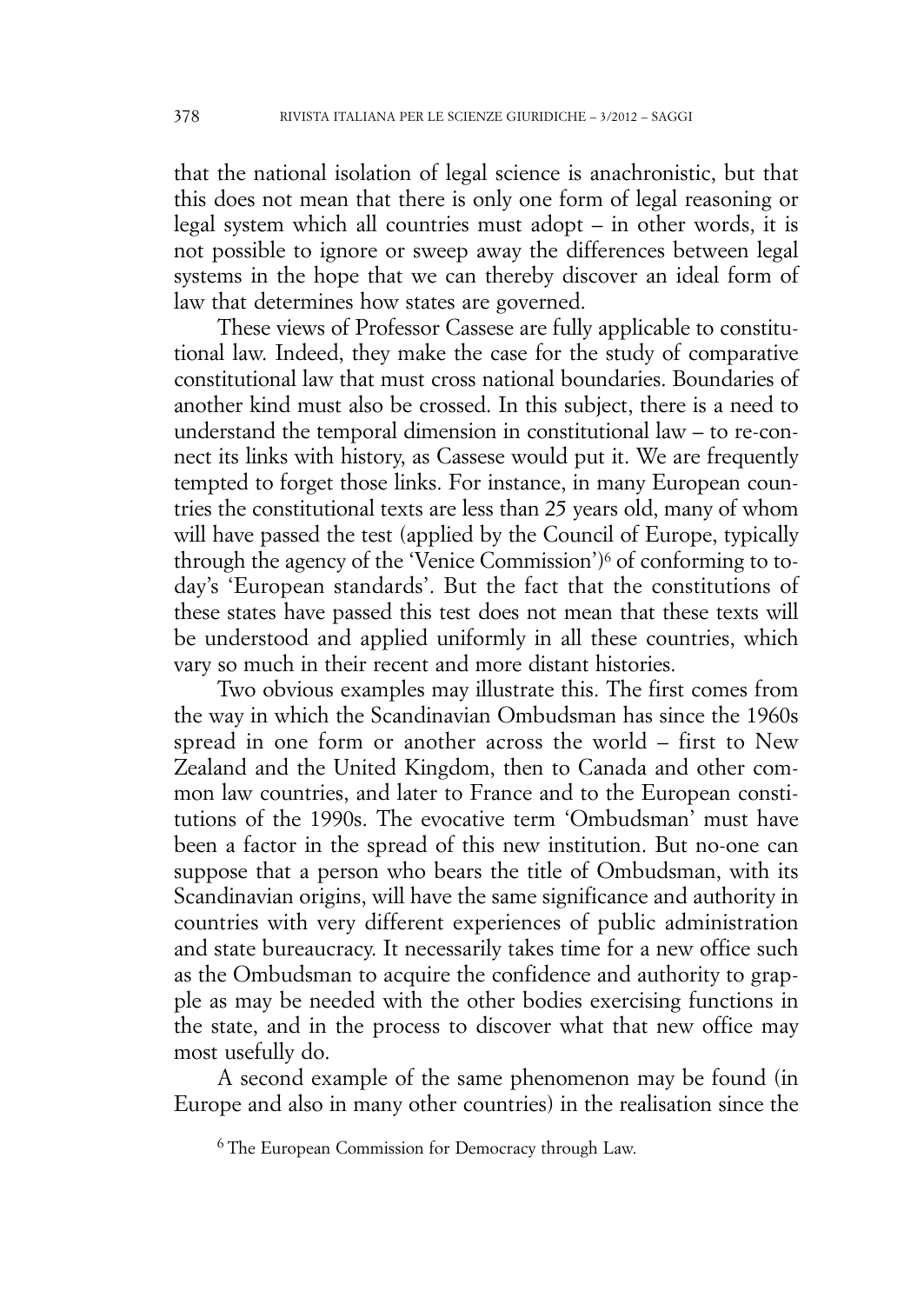1950s of the importance of ensuring that the national legal system protects fundamental rights. The United Kingdom lagged behind in this international movement, taking for far too long the view that the 'land of liberty' had nothing to learn. But today, and ever since the Human Rights Act 1998 came into effect in 2000, all courts and tribunals in the United Kingdom have been able to give direct protection to the rights guaranteed by the European Convention on Human Rights. Other countries have their own histories regarding the protection of fundamental rights, and may already have experience of the courts exercising a constitutional jurisdiction. But this reform in the United Kingdom has led to a significant re-assessment of the constitutional role of the judiciary in the face of state authority, and to an open-ended evaluation of the relation between the courts, Parliament and the government.

Along with many others in the United Kingdom, I have welcomed this increased protection for human rights and I see it as a significant development of constitutionalism in the United Kingdom. One apparent effect has been the creation (or significant extension) of a form of *constitutional dialogue* that takes place between the courts, Parliament and the Government<sup>7</sup>. Some critics regret this, arguing that the judges are being led to make decisions that should be left to the political process, or that the independence of the judiciary will inevitably be eroded, should the supposed process of 'dialogue' lead to the politicisation of judicial appointments. Lawyers have long been likely to disagree over what the 'rule of law' and the separation of powers require in constitutional terms. But serious political implications are now being felt from the increased protection for human rights: the welcome that many lawyers give to that protection conflicts with the stance of Euro-sceptics in the United Kingdom, who see the European Convention on Human Rights as a target for their scepticism, and might prefer to see a 'British Bill of Rights'. What I must stress today is that such developments are not just of interest as a matter of law and politics within the United Kingdom, and they have counterparts in other European countries as the goal of European integration seems to become tarnished. There is certainly interest from a comparative perspective in analysing the extent to which

<sup>7</sup> See TOM HICKMAN, *Public Law after the Human Rights Act* (Hart Publishing, Oxford, 2010).